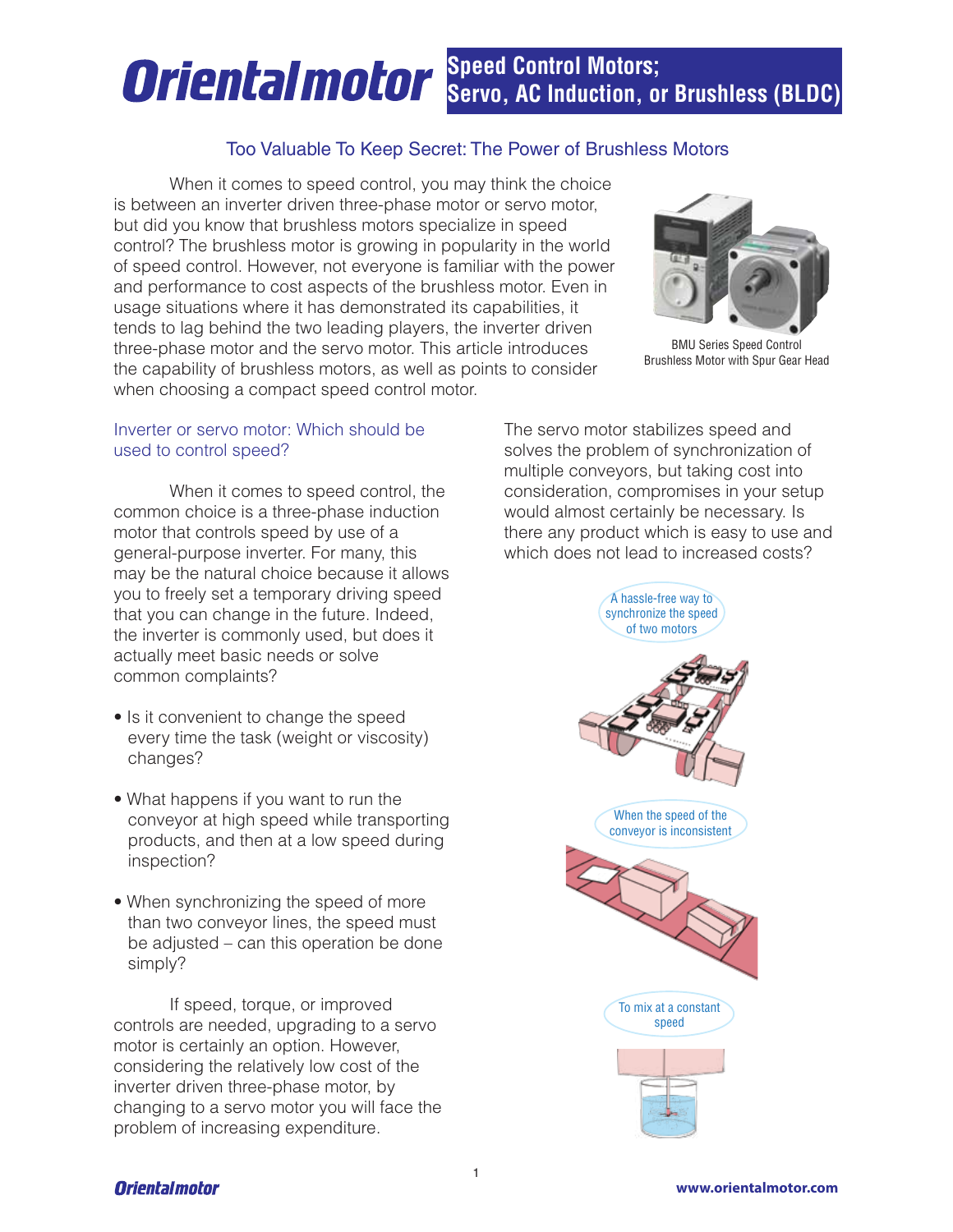# **AC Induction Motor- Speed/ Torque Chart**





 In fact, there is an effective third alternative. The brushless motor is similar in structure to a servo motor, however specifically designed for speed control.

## Servo motor performance at inverter prices: Brushless motors, the third alternative

 The position of the brushless motor is, in simple terms, between the inverter and the servo motor. It is a motor dedicated to speed control that controls speed as effectively as a servo motor for a lower price, closer to that of an inverter. Let us explain more.

### ◊ Open-loop system: AC induction motor disadvantages of control by inverter

 Most AC induction motor inverters do not communicate with the motor, however recently with additional encoders or analog signal devices added separately to the motor or moving parts, this is becoming an option. The drawback is the additional costs and tuning to a typically low cost solution. The majority of today's inverters still run open loop. Under the open-loop system, when the load changes, the actual speed does not follow the command. This is why the speed changes (slower when more load is added) and depending on the load, why speed synchronization over multiple axes is difficult.





 Also, because torque is lower in an AC motor at high or low speeds from rated speed, which is an inherent torque characteristic of the three-phase motor, it is difficult to obtain both the speed and torque you want at the same time. The inverter is effective when the operation continues at a fixed speed, but it is not ideal for multispeed operations.

 Heat is also a common component to AC induction motors. To combat this a cooling fan is attached to the back of the motor. Due to the AC induction motor's design, heat rises when the motor runs slow and the cooling fan is runs slower. Inversely, when the motor is running at high speed, heat from the windings is also increasing.

#### ◊ Closed-loop control: Servo motors and Brushless motors, excellent speed characteristics

 Both the servo motor and the brushless motor adopt a PM motor (permanent magnet is used for the rotor) and come standard with closed-loop speed control, where the motor's operation status is fed back to the driver. This ensures the motor speed remains constant at the commanded level and enables the speed of two motor axes to be synchronized. Additionally, flat torque is produced whether operating at high or low speed. Even if the load changes, at whatever speed is commanded, stable driving speed is ensured. This means these two motors are highly effective in situations in which the inverter struggles.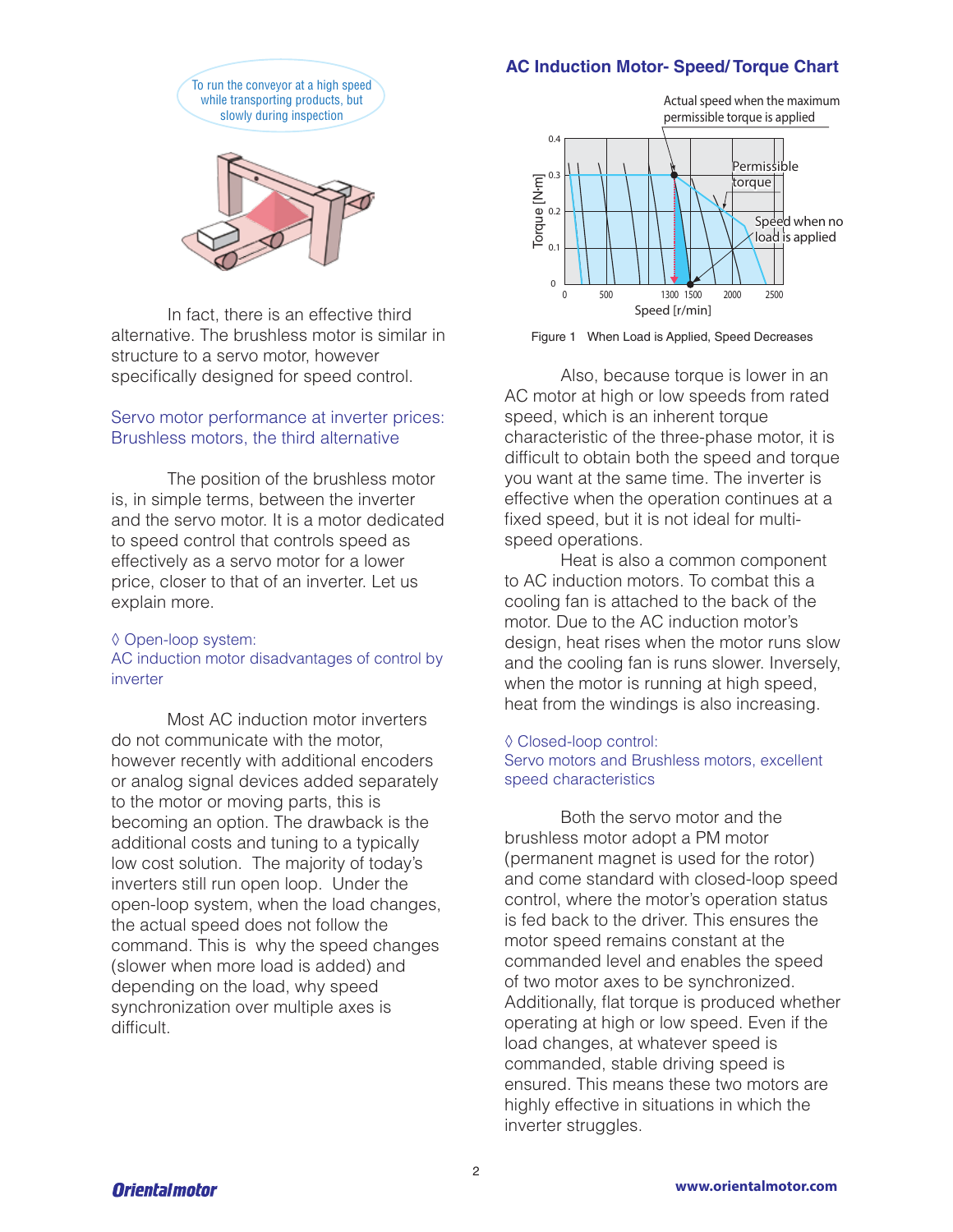# **Servo & Brushless Motors- Speed/ Torque Chart**



• Torque is not lost even at low speeds • Even if the load changes, operation speed is kept constant

Figure 2 Wide Speed Ratio from High to Low Speeds with Flat Torque

## An expensive all-rounder versus an inexpensive dedicated motor

#### ◊ The difference between servo motors and brushless motors:

Needless to say, the servo motor is different from the brushless motor. Generally speaking, the difference is that one is capable of high performance and all around speed control, while the other is dedicated solely to speed control.



Figure 3 The Brushless Motor Structure and Characteristics are Similar to Those of the Servo Motor

 In the servo motor, an encoder is mounted to the motor, making highly precise and accurate position, speed, and torque control possible. It is a highly efficient all-round motor. An accurate encoder is a very expensive part of the motor, although this depends on the encoder's resolution capability.

 As for the brushless motor, its function focuses on speed control. If position control is not necessary, speed can be controlled with sufficient accuracy by a Hall Effect IC (sensor). Hall Effect ICs are simpler and less expensive than encoders. In short, since they specialize in speed control, brushless motors cost much less than the all-round servo motor.

 This is the same for a speed reducer (gear head) – a vital component of conveyor lines. In the brushless motor, the standardized spur gear, which is small and in many situations the same as that used with the three-phase motor, can be used.



Figure 4 Brushless Motors Use Cost Effective Spur Gearheads

 In the case of the servo motor, which is able to perform high-accuracy positioning and high-precision speed, reducers (gear head) with the planetary gear mechanism are commonly employed. This naturally increases the cost of the motor.



Figure 5 Brushless Motors are Similarly Priced to the Inverter

# **Orientalmotor**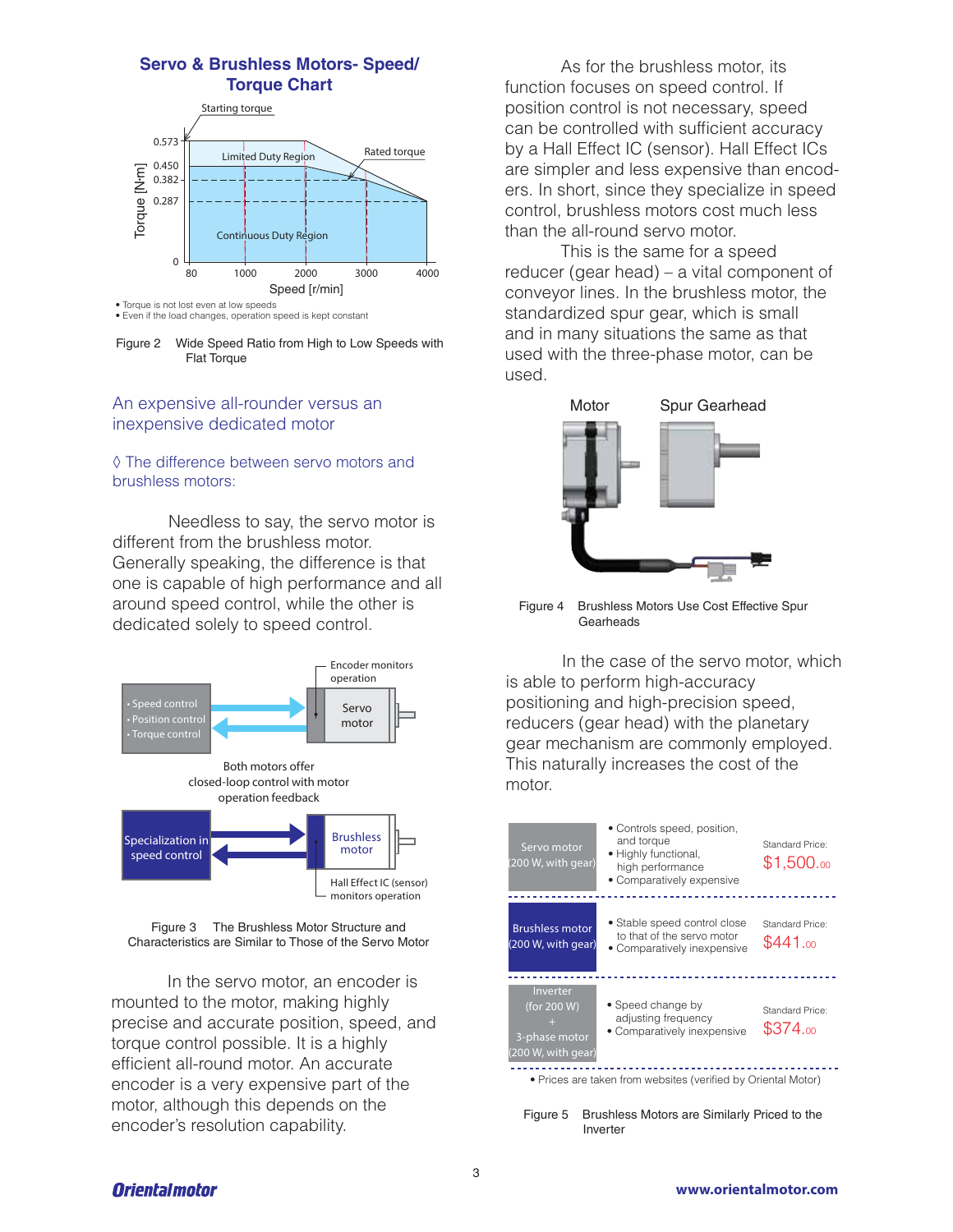Features of the brushless motor other than speed control: No tuning required, compact motor size, energy saving

 Highly accurate speed control at a reasonable price is not the only advantage of the speed control Brushless motor.



Figure 6 Brushless Motor is More Compact Compared to the AC Induction Motor

 Compared with the invertercontrolled three-phase motor, the brushless motor is thinner and features higher torque. Since a permanent magnet is used in the rotor, the motor is thinner and features higher power. Compared with a three-phase induction motor with a frame size of 3.54 in. (90 mm), a brushless motor of the same specifications is 3.31 in. (84 mm) shorter and offers 1.3 times more output power. This compact motor structure allows you to downsize your equipment.

 Since the brushless motor is dedicated to speed control, it can be used right away without going through the parameter setup or adjustment which is required for inverters and servo motors, saving time and effort.

 Brushless motor drivers are commonly available in AC or DC voltage input. This allows for greater design flexibility. For example, if a machine is used in many different countries where power input is different from country to country, a DC input is the desired choice, or if 24-48 VDC battery input is required. If simple AC input is required, whether 115 VAC or 220-230 VAC single or three phase, these common input voltage drivers are available.

 Brushless motor drivers also tend to be very simple to interface with, staying true to the motor concept of no tuning. Controlling speed can be as simple as turning a speed potentiometer or as friendly as analog 0-10 VDC from a PLC or host system. Many brushless motor drivers are now coming with built in communication, allowing for common platform network communications to be an option.

 While we briefly touched on this earlier, a significant advantage to the brushless motor offering is the use of lower cost spur reducer (gear heads). Because there is no high precision positioning required or the need for expensive bearings to handle moment loads or high thrust loads, brushless motors commonly use the same type of gears found on the AC induction motor. This allows for easy upgrading and requires no maintenance. As reducing space, especially on conveyor lines is important, using parallel spur reducers is common. Where more torque may be required, new hollow shaft flat spur reducers are available, increasing the permissible torque significantly.

We have put together a summary (Table 1) that compares these three technologies in a simple to understand format. We have also included a review of the brushless motor advantages called "Five minute guide to the basics of brushless motors".

 In summary, while Brushless motors are not new to the market, their advantages are becoming better well known as more and more OEM are selecting brushless motors over AC induction motors with inverters. While servo motors offer many performance functions, if speed control is all that is required, brushless motors are worth evaluating.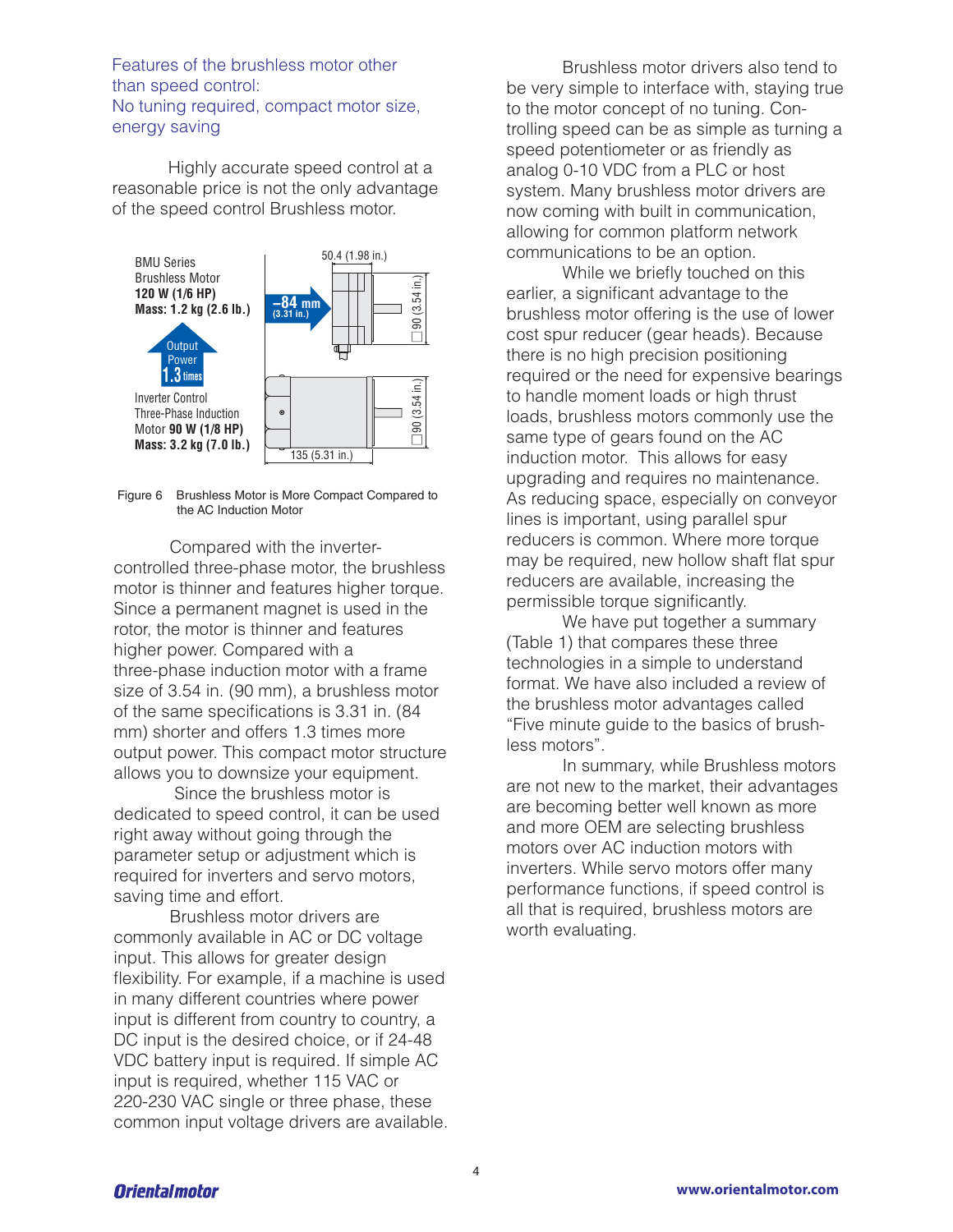# **Comparison of small-size industrial speed control motors**

|                                                            | <b>Inverter + Three Phase Motor</b>                                                                                                                                                                                                                                                                                                       | <b>Brushless Motor</b>                                                                                                                       | <b>Servo Motor</b>                                                                                                                 |
|------------------------------------------------------------|-------------------------------------------------------------------------------------------------------------------------------------------------------------------------------------------------------------------------------------------------------------------------------------------------------------------------------------------|----------------------------------------------------------------------------------------------------------------------------------------------|------------------------------------------------------------------------------------------------------------------------------------|
| Composition /<br>Structure /<br>System                     | Three-phase induction motor                                                                                                                                                                                                                                                                                                               | Sensor mounted to magnet motor (SPM type)<br>+ Dedicated driver                                                                              | Encoder is mounted to magnet motor (SPM type/<br>IPM type)                                                                         |
|                                                            | General-purpose inverter                                                                                                                                                                                                                                                                                                                  | The same as the servo motor except that Hall Effect<br>IC (sensor)                                                                           | Encoder detects rotor position, more accurately<br>than sensor.                                                                    |
|                                                            | Motor<br>Inverter<br>Open-loop control                                                                                                                                                                                                                                                                                                    | Driver<br>Closed-loop control                                                                                                                | Hall Effect IC (sensor) / encoder<br>Motor                                                                                         |
| Control Function                                           | Speed control with accuracy not<br>required                                                                                                                                                                                                                                                                                               | Speed control (Torque control is partly possible)                                                                                            | Speed control, position control, torque control                                                                                    |
| <b>Rotation Speed</b><br>(speed ratio)                     | 100-2400 r/min (1:24)                                                                                                                                                                                                                                                                                                                     | 80-4000 r/min (1:50)                                                                                                                         | Up to 5500 r/min                                                                                                                   |
| Torque                                                     | When load is applied, speed slows down<br>Actual speed when the<br>maximum permissible<br>torque is applied<br>Permissible<br>$\begin{bmatrix}\n\text{Torque} \, [\text{N}^{\bullet}\text{m}]\n\end{bmatrix}^{\text{0.3}}$<br>torque<br>Speed when no<br>load is applied<br>1300 1500<br>2500<br>500<br>2000<br>$\theta$<br>Speed [r/min] | Starting torque<br>Limited Duty Region<br>Torque [N*m]<br>Continuous Duty Region<br>$\Omega$<br>1000<br>2000<br>3000<br>100<br>Speed [r/min] | Rated torque<br>Even if load is applied,<br>consistent torque and<br>speed are maintained.<br>4000                                 |
| Price for Reference:<br>Motor (w/ gear) +<br><b>Driver</b> | $200 W - $374$<br>Comparatively inexpensive                                                                                                                                                                                                                                                                                               | $200 W - $441$<br>Less expensive than servo motor                                                                                            | $200 W - $1,500$<br>Comparatively expensive to other control motors<br>(Different depending on the accuracy and output of encoder) |
| Motor Exterior                                             | Induction motor                                                                                                                                                                                                                                                                                                                           | The same mounting as induction motor.<br>Length (depth on the size of motor) is very short.                                                  | Mounting is small for its output.<br>Length (depth on the size of motor) is very long.                                             |
| Efficiency / Energy<br>Saving Performance                  | Efficiency of induction motors is<br>not high.                                                                                                                                                                                                                                                                                            | High efficiency thanks to permanent magnet motor                                                                                             |                                                                                                                                    |
| <b>Speed Regulation</b><br>$(load)^*$                      | $-3 \sim -15\%$                                                                                                                                                                                                                                                                                                                           | $±0.2 - ±0.5%$                                                                                                                               | ±0.01%                                                                                                                             |
| Responsiveness                                             | Low                                                                                                                                                                                                                                                                                                                                       | High                                                                                                                                         | High                                                                                                                               |
| Overrun                                                    | Yes, Large variations                                                                                                                                                                                                                                                                                                                     | Yes, Large variations                                                                                                                        | Performs highly accurate positioning                                                                                               |
| Suitable<br>Operations                                     | • The main use is for operation at<br>a fixed speed<br>• When speed needs to be changed<br>quickly                                                                                                                                                                                                                                        | • When speed changes, torque and speed<br>are kept stable.<br>• Multi-speed operation                                                        | • Highly-responsive and high-precision<br>positioning, speed control, and torque control<br>• Multi-speed operation                |

Table 1